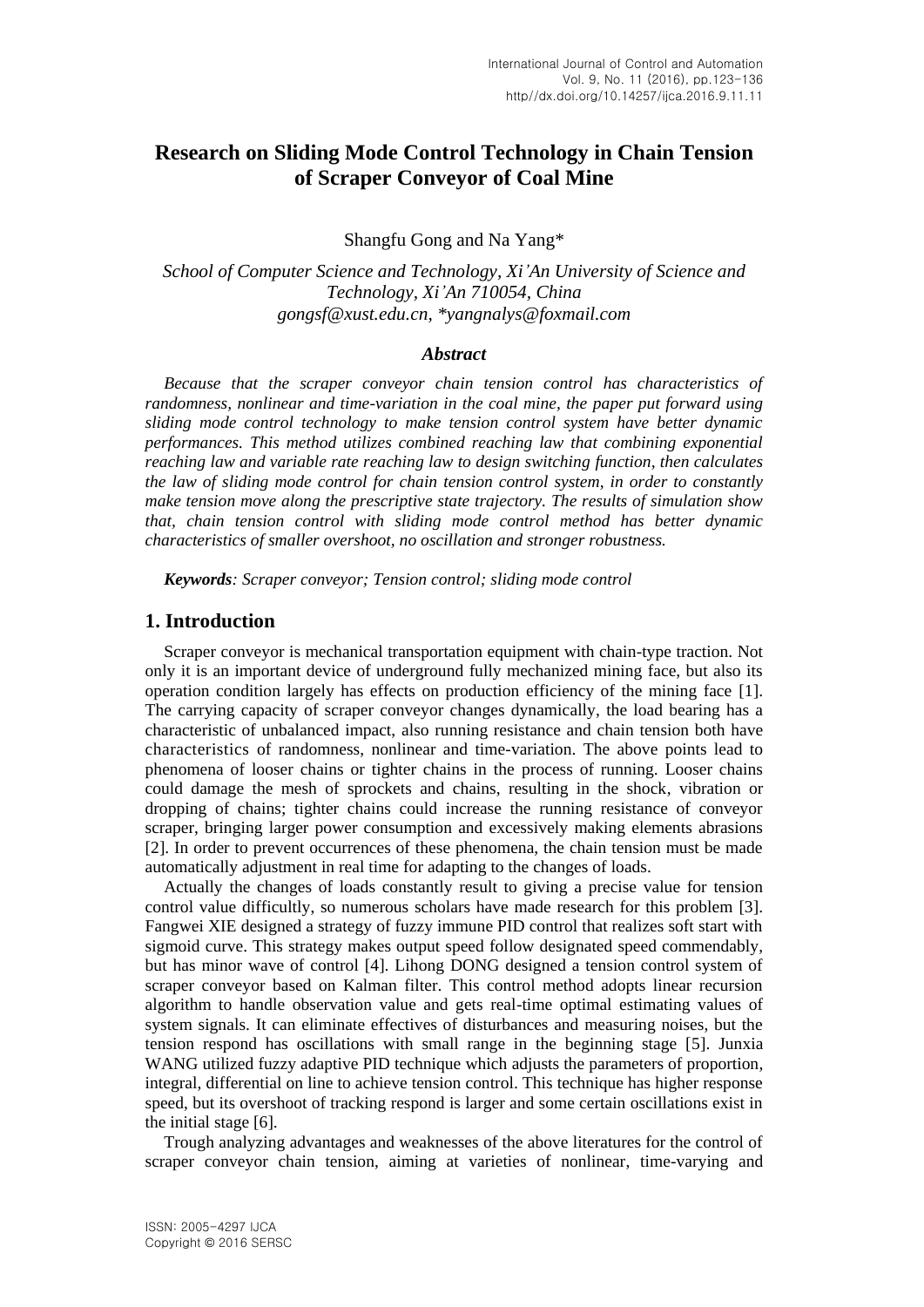stochastic interferences existing in the control of chain tension of scraper conveyor, the sliding mode control (SMC) technique is introduced into the control of chain tension to acquire control results with smaller overshoot and no-oscillation. Sliding mode control is a special kind of nonlinear control technique, whose nonlinear performance is characterized by discontinuous control [7]. The difference between sliding mode control strategy and other control methods is that, system "structure" of sliding mode control is not fixed and can be changed on purpose according to the current states of system in the dynamic process, forcing the system running in accordance with the desired state trajectory of "sliding mode". So the sliding mode control is widely applied in kinds of time-varying, nonlinear and uncertain systems [8]. Experimental results show that, utilizing sliding mode control technique to achieve chain tension control has advantages of fast response, strong robustness, smaller overshoot and no-oscillation. This method can adapt to the characteristics and requirements of scraper conveyor chain tension control in the complex working environment, and provide reliable theoretical foundations and experimental bases.

# **2. The Principle of Automatic Chain Tension Control**

The principle of automatic chain tension control of scraper conveyor is shown in Figure 1. Through changing the distance of two sprockets, to realize the compensation of tension changes caused by loads leading to elastic elongation (or contraction) of chains, and restrict the minimum tension value within a suitable range. Sensors in the system are used to detect tension signals  $T_A$  and  $T_B$  which are output values of system. Through analysis and processing of signals, the detected  $T_A$  and  $T_B$  which detected by signal comparator *I* compare with the [expected value](http://dict.cnki.net/dict_result.aspx?searchword=%e6%9c%9f%e6%9c%9b%e5%80%bc&tjType=sentence&style=&t=expected+value) for getting the deviation signal *ΔT<sup>A</sup>* and  $\Delta T_B$ . Then, signal comparator *II* is adopted to judge that whether the  $\Delta T_A$  and  $\Delta T_B$  exceed the setting error value  $\Delta T$ . Finally the system outputs the trigger signals  $e_A$  and  $e_B$  which are signal generators of controlling hydraulic cylinders *A* and *B* to control the [expansion](javascript:showjdsw() of cylinders in the machine tails, so as to achieve the purpose of automatically adjusting the tightness of chains [9].



**Figure 1. The Principle of Automatic Chain Tension Control of Scraper Conveyor**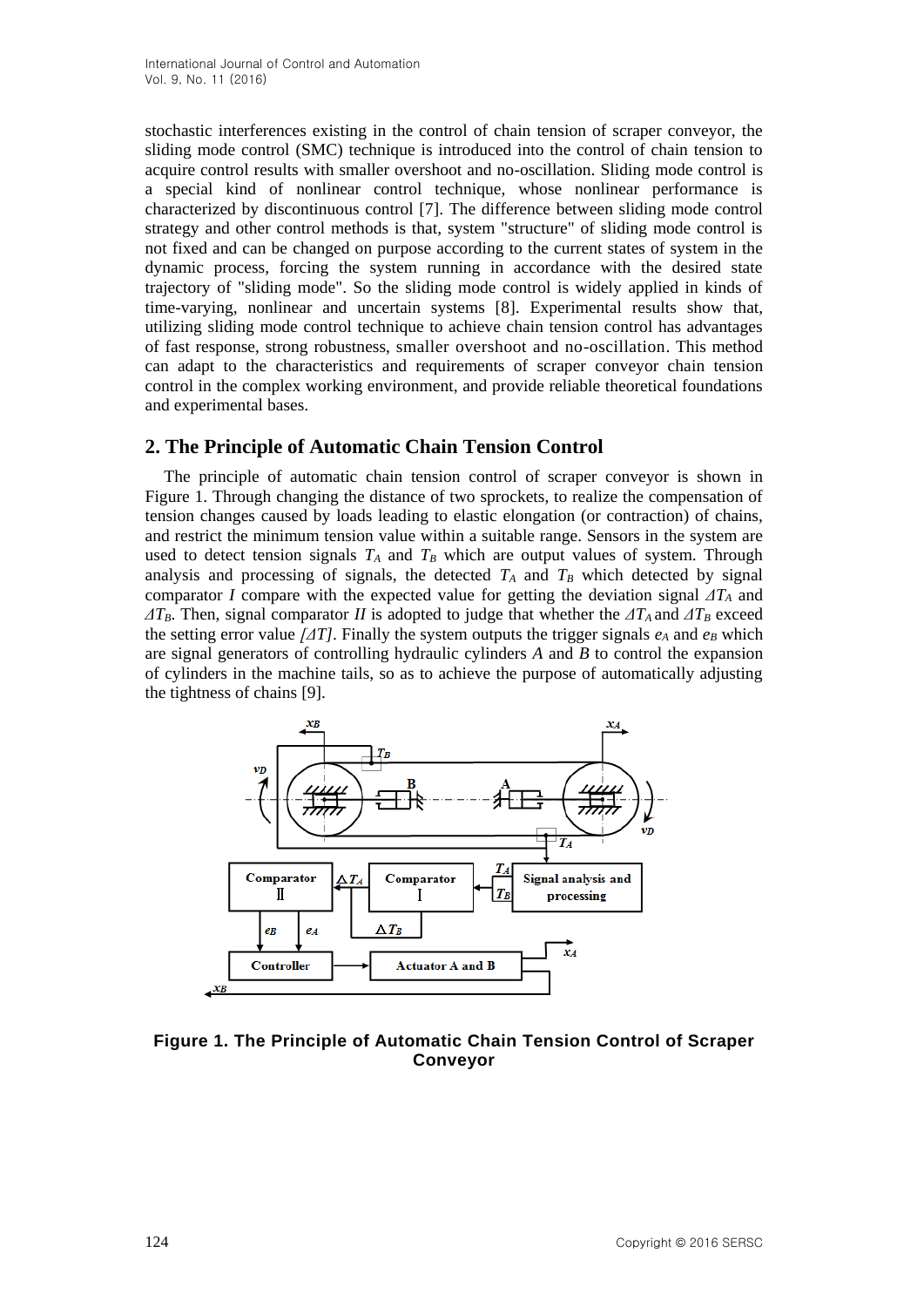# **3. Mathematical Model of Chain Tension Control**

Through simplifying dynamic model of the scraper conveyor with chain tension hydraulic automatic control system, the mathematical model equation is obtained as follows [10].

 $U_r$  is the voltage signal corresponding to the desired tension value,  $U_f$  is the feedback voltage signal corresponding to the measured tension,  $U_e = U_r - U_f$ ;  $U_f = K_f T_A$ ,  $K_f$  is the gain of sensor;  $T_A$  is the tension of [measuring point.](http://dict.cnki.net/dict_result.aspx?searchword=%e6%b5%8b%e7%82%b9&tjType=sentence&style=&t=measuring+point) When  $T_A = [T_A]$ , corresponding to  $U_f = U_{r0}$ , where  $[T_A]$  is the expected tension value of [measuring point.](http://dict.cnki.net/dict_result.aspx?searchword=%e6%b5%8b%e7%82%b9&tjType=sentence&style=&t=measuring+point) Regardless of the dynamic characteristics of electronic amplifiers, the output current is  $\Delta I_i = K_a U_e$ ,  $K_a$  is the gain of amplifier.

In consideration of the flow transfer function of electro-hydraulic proportional valve and liquid increment of entering hydraulic cylinder, then without consideration for the friction of mass  $m_A$ , the transfer function between tension  $T_A$  and  $U_e$  can be derived as

$$
T_A(s) = \frac{K_{pv}K_aH_{pv}(s)A_c(K_{nl} + C_{nl}s)}{A_c^2s + (m_A s^2 + Cs + K)(\beta_{ec}s - C_{lp})}U_e(s) ,
$$
\n(1)

where  $K_{pv}$  is the gain of proportional valve;  $H_{pv}(s)$  is the transfer function of proportional valve when  $K_{pv} = 1$ ;  $A_c$  is the importing oil cavities area,  $A_c = 2\pi r^2$ , r is the inside radius of cylinder;  $K = K_l + K_{nl}$ ,  $K_l$  *and*  $K_n l$  respectively are the equivalent stiffness coefficient of on-load side chains and no-load side chains;  $C = C_l + C_{nl}$ ,  $C_l$  and  $C_{nl}$  are the equivalent damping coefficient of on-load side chains and no-load side chains; *βec* is the [effective](http://dict.cnki.net/dict_result.aspx?searchword=%e6%9c%89%e6%95%88&tjType=sentence&style=&t=effective) [volume](http://dict.cnki.net/dict_result.aspx?searchword=%e4%bd%93%e7%a7%af&tjType=sentence&style=&t=volume) [expansion coefficient](javascript:showjdsw() of internal pipeline of hydraulic cylinder; *Clp* is the leakage coefficient of hydraulic cylinder. The block diagram of chain tension control system of scraper conveyor is shown in Figure 2.



**Figure 2. Block Diagram of Scraper Chain Tension Control System**

#### **4. Chain Tension Control based on Sliding Mode Control**

In practical circumstances, chain tension control system of scraper conveyor has nonlinear and time-varying characteristics. The principle diagram of utilizing sliding mode control for chain tension control is shown in Figure 3.



**Figure 3. The Principle Diagram of Chain Tension Control Based on Sliding Mode Control**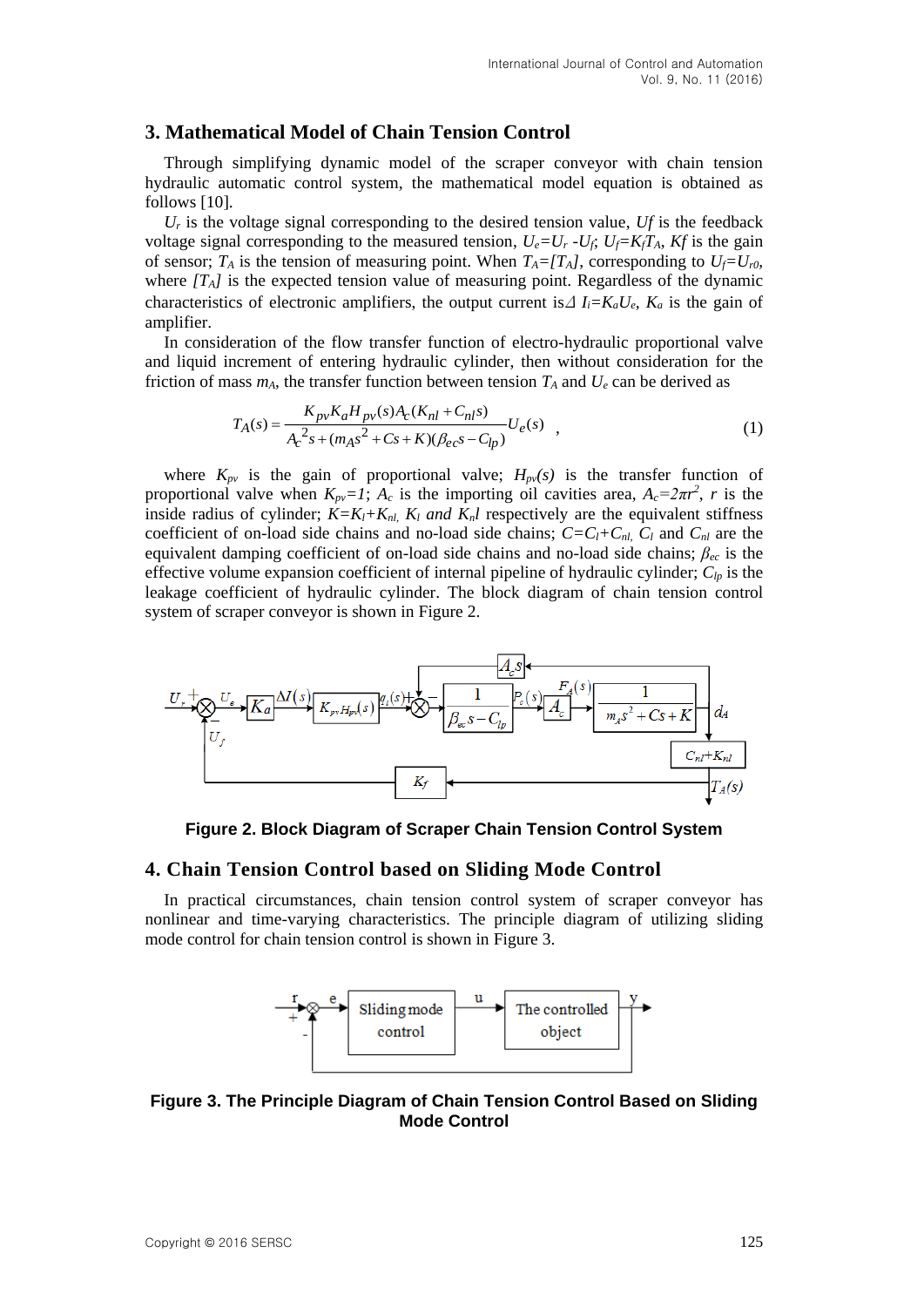International Journal of Control and Automation Vol. 9, No. 11 (2016)

Sliding mode control has a property of discontinuity, which can force the system to do an up-and-down movement which has small amplitude and high frequency along a prescriptive state trajectory under a certain characteristic, so that names "sliding mode" movement. The sliding mode can be designed and has nothing to do with the parameters of system, in this way, the system with sliding mode movement has greater robustness [11].

However, the essentially discontinuous switching characteristic of sliding mode control could result in chattering of system.

In order to weaken the chattering and improve the performance of system, this paper utilizes the method of combined reaching law that combining exponential reaching law and variable rate reaching law to design sliding mode controller for acheiving chain tension control.

Set the discrete state equation of chain tension control system of scraper conveyor as

$$
x(k+1) = Wx(k) + Nu(k) , \qquad (2)
$$

where  $x(k) = [x_1(k), x_2(k)]$ , x is the system state of chain tension; *W*, *N* are coefficient matrices: *u* is controlled variable of chain tension.

Set the command signal of chain tension control as  $r(k)$ , its changing rate as  $dr(k)$ . Take  $R = [r(k); dr(k)]$ ,  $R_1 = [r(k+1); dr(k+1)]$ .

Use the method of linear extrapolation to predict  $r(k+1)$  and  $dr(k+1)$  as

$$
r(k+1) = 2r(k) - r(k-1), \ \ dr(k+1) = 2dr(k) - dr(k-1) \ . \tag{3}
$$

Set the error signal of chain tension control as  $E = R - x(k)$ , thus the switching function is

$$
s(k) = C_e E = C_e (R - x(k)), \qquad (4)
$$

where  $C_e = [c,1]$ . So

$$
s(k+1) = C_e (R_1 - x(k+1))
$$
  
=  $C_e (R_1 - Wx(k) - Nu(k))$   
=  $C_e R_1 - C_e Mx(k) - C_e Nu(k)$ . (5)

Then, the control law of chain tension control is obtained as

$$
u(k) = (C_e N)^{-1} (C_e R_1 - C_e M x(k) - s(k+1))
$$
\n(6)

1) Exponential reaching law Adopt exponential reaching law

$$
s(k+1) = s(k) + T(-\varepsilon sgn(s(k)) - qs(k)),
$$
\n<sup>(7)</sup>

which satisfies the reaching condition of sliding mode [12].

Take the equation of formula (7) into formula (6), the control law of chain tension control based on exponential reaching law is obtained as

$$
u(k) = (C_e N)^{-1} (C_e R_1 - C_e M x(k) - s(k) - ds(k)),
$$
\n(8)

where  $d(k) = T(-\varepsilon \text{sgn}(s(k)) - qs(k))$ .

Among them, reaching speed parameter *q* mainly affects the dynamic transition process of switching function. The proper adjustment of *q* can change the reaching speed of arriving the sliding mode surface for system, and can better improve the dynamic qualities of chain tension system. The  $q$  is bigger, the speed of reaching the sliding mode surface is faster, especially  $q$  is closer to  $1/T$ , the faster the system approaches.

Design of sliding surface slope  $c$  is to guarantee that the sliding mode motion is asymptotically stable and has a higher dynamic response speed. The *c* is higher, the speed of response in sliding mode motion is faster.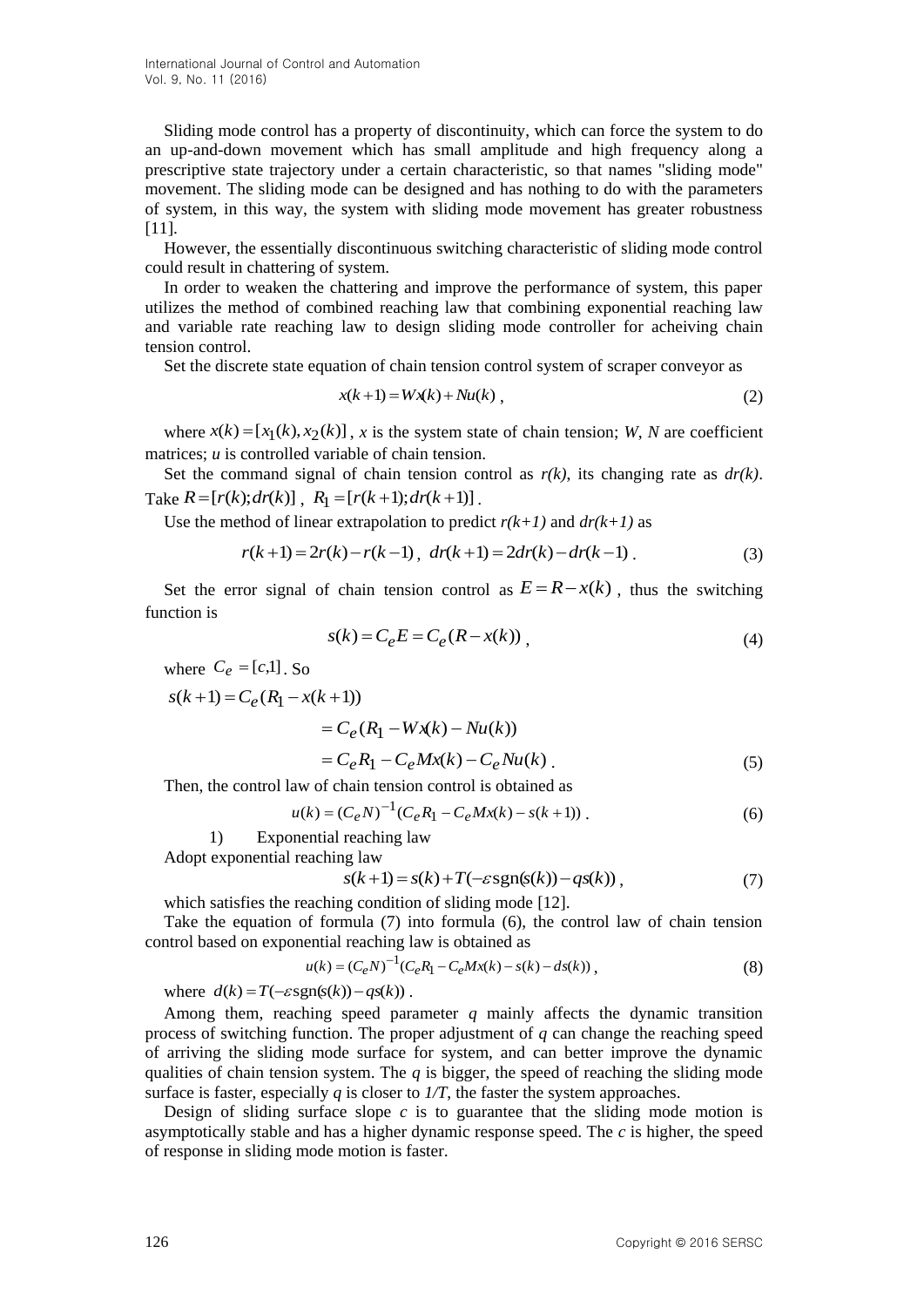Therefore, the increase of *c* and *q* can increase the speed of system. But oversize parameters may lead larger control output. In the actual control, it often causes the chattering of system.

Gain parameter *ε* of symbolic function is a main parameter of system to overcome perturbation and external disturbance. *ε* is bigger, the ability of overcoming perturbation and external disturbance is stronger. However, the oversize gain will cause increase of system chattering. Generally speaking, the chattering amplitude of system should be proportional to *ε*.

2) Variable rate reaching law

Adopt exponential reaching law

$$
s(k+1) - s(k) = -\varepsilon T \|x(k)\|_1 - \text{sgn}(s(k)),
$$
\n(9)

where  $\|x(k)\|_1 = \sum |x_i(k)|$  is the norm of system state. It satisfies the reaching condition of sliding mode [13].

Take the equation of formula (9) into formula (6), the control law of chain tension control based on variable rate reaching law is obtained as

$$
u(k) = (C_e N)^{-1} (C_e R_1 - C_e M x(k) - s(k) - ds(k)),
$$
\n(10)

where  $d(k) = -\varepsilon T \|x(k)\|_1 - \operatorname{sgn}(s(k))$ .

Variable rate reaching law uses control way which all state variables constitute. The approach velocity is  $\mathcal{E} \|x(k)\|_1$  which proportional to  $\|x(k)\|_1$ , and their proportional coefficient is  $\varepsilon$ . If  $\|x(k)\|_1$  is too big and  $\varepsilon$  is big, the system will have larger chattering when reaches the switching surface; if  $\Vert x(k) \Vert_1$  is too small, the reaching speed will slower and regulation time will longer. Therefore, the appropriate *ε* should be chosen.

3) Combined reaching law

For the exponential reaching law, from formula (7) know that, when  $s(k) = 0^+$ ,  $s(k+1) = -\varepsilon T$ ; when  $s(k) = 0$ ,  $s(k+1) = \varepsilon T$ . It indicates that the switch zone of exponential reaching law is a band with width of *2εT* but without the origin. It shows that the sliding mode function of system switches back and forth between these two values when staying at the steady state.

As for the variable rate reaching law, when  $s(k) = 0^+$ ,  $s(k+1) = -\varepsilon T ||x(k)||_1$ ; when  $s(k) = 0^-$ ,  $s(k+1) = \varepsilon T \|x(k)\|_1$ . Its switching zone is composed by two rays with origin, and places  $s = 0$ inside. It shows that the system can be stabilized to the origin, and has good steady-state performance when staying at the steady state.

In order to overcome the shortcoming that the swiching zone of exponential reaching law is a band, which finally tends to the origin, rather than becomes a chattering near the origin, and reduce the burden of the controller, this paper eventually adds the variable rate reaching law to the exponential reaching law, forming a sliding mode control method based on the combined reaching law to solve the problem of chain tension control.

The method of adopting the combined reaching law is that, to utilize the formula (8) of the sliding mode control based on exponential reaching law in the early stage of chain tension control; to utilize the formula (10) of the sliding mode control based on variable rate reaching law in the later stage and steady period of chain tension control.

In this way, we can overcome the shortcomings of these two laws, and retain the advantages of them. Thereby the performance of the system can achieve the best.

The tension control law based on the combined reaching law is as follows

$$
u(k) = \begin{cases} u(k) = (C_e B)^{-1} (C_e R_1 - C_e A x(k) - s(k) - T(-\varepsilon s g n(s(k)) - q s(k))), ||x(k)||_1 \ge k_0 \\ u(k) = (C_e B)^{-1} (C_e R_1 - C_e A x(k) - s(k) + \varepsilon T ||x(k)||_1 + s g n(s(k)), ||x(k)||_1 < k_0 \end{cases}
$$
 (11)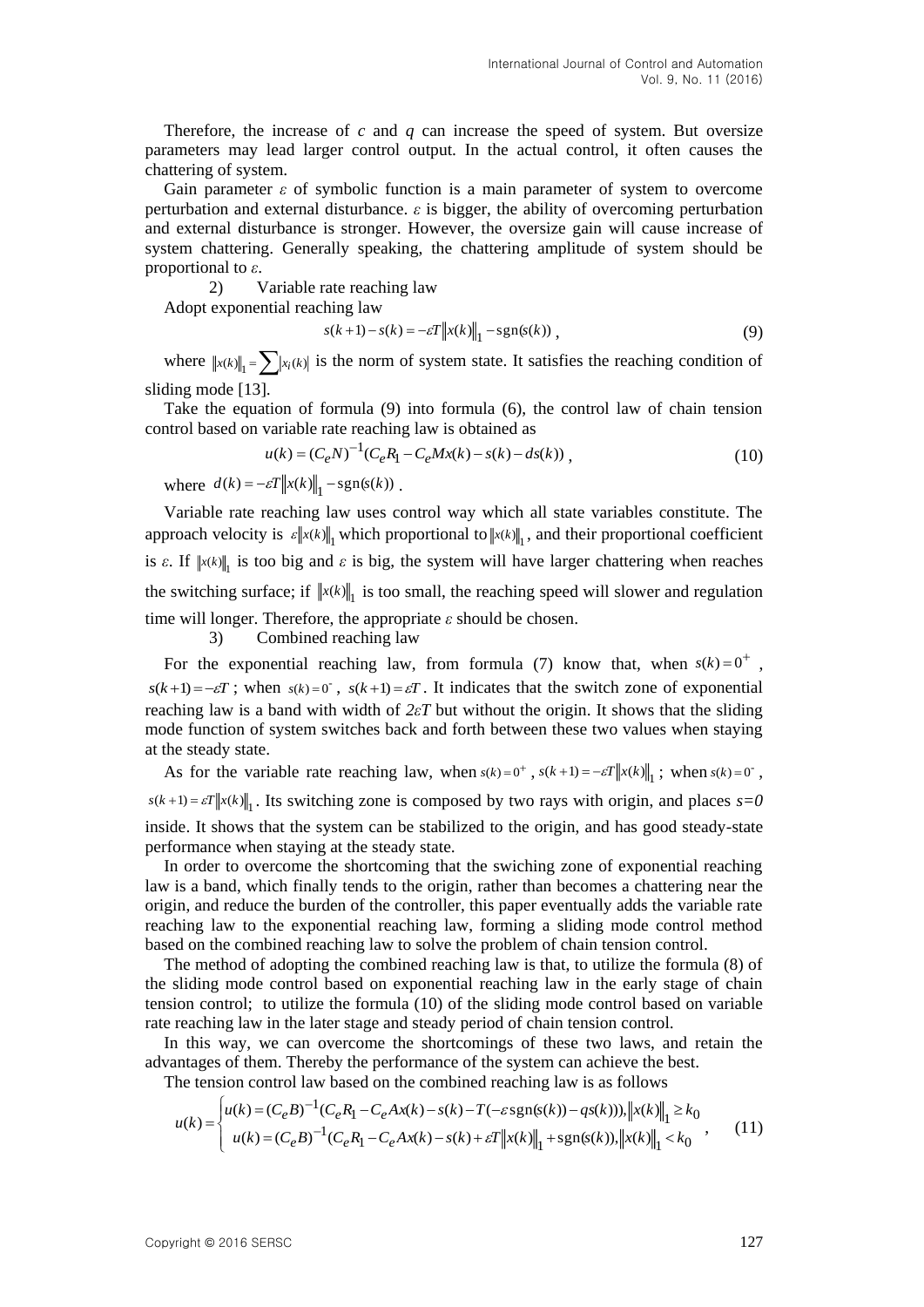where  $K_0$  is a positive real number.

If  $K_0$  is chosen too big, it will cover the advantages of the variable rate reaching law; If  $K_0$  is chosen too small, it may produce larger chattering. Therefore, the value of  $K_0$  should be chosen based on the actual circumstances.

To utilize the combined control law (11), the performances of system can be enhanced and the stability of system can be improved.

Finally, by using the sliding mode control law  $u$  as formula (11) to calculate the specific output value of the sliding mode controller, the practical output value of the controlled object can be obtained. Then making a comparison with the expected value of system, in order to bring the output tension value close to the expected value. In this way, the real-time control of the chain tension based on sliding mode control can be realized with improved control performance.

# **5. Simulation Experiment**

According to basic principles of scraper conveyor engineering design, referring to operation parameter manuals and making some proper calculations, the parameters can be got as  $K_a=0.2$  (A/V),  $K_{pv}=1$  (m/A),  $A_c=0.0226$  (m<sup>2</sup>),  $m_A=880$  (kg),  $\beta_{ec}=8\times 10^{-7}$  (m<sup>3</sup>/ °C)  $C_{lp} = 5 \times 10^{-12}$   $(m^5/N \text{ s})$ ,  $C_{nl} = 2.9(N \text{ s/m})$ ,  $K_{nl} = 0.76 \times 10^{-7}$   $(N/m)$ ,  $C = 5.8(N \text{ s/m})$ ,  $K=1.52\times10^{-7}$  (N/m),  $K_f=0.025$  (V/N).

By taking each parameter of chain tension control system of scraper conveyor into the block diagram of transfer function that shown in Figure 2, then adjusting the calculated transfer function into the zero-pole form, and taking no account of the poles which have smaller impact on the system performance and the zeros which have larger absolute value [14], the mathematical model of chain tension control system can be simplified into a two-order function as the formula (12), which is the controlled object in this paper.

$$
G_{co}(s) = \frac{T_A(s)}{U_r(s)} = \frac{0.270}{s^2 + 12.528s}
$$
\n(12)

To express the controlled object of tension control system as the form of state equation:  $x(k+1) = Wx(k) + Nu(k)$ .

where 
$$
W = \begin{bmatrix} 1 & 0.0010 \\ 0 & 0.9997 \end{bmatrix}
$$
,  $N = \begin{bmatrix} 0.0000006 \\ 0.012526 \end{bmatrix}$ .

The performance of tension control based on sliding mode control can be verified by the MATLAB simulation experiment, and this control algorithm is realized by Mfunction.

In the combined reaching law of sliding mode control, the value of *c* is 8, the value of *ε* is 1, the value of *q* is 45 and the value of  $K_0$  is 0.006 by design principles.

The simulation experiment is mainly making a comparison and an analysis amomg the simulation results of conventional PID control, fuzzy immune PID control and sliding mode control for tension control.

When imposing pretension signal 25kN on the scraper conveyor chains, the dynamic response curves of simulation output are obtained as shown in Figure 4.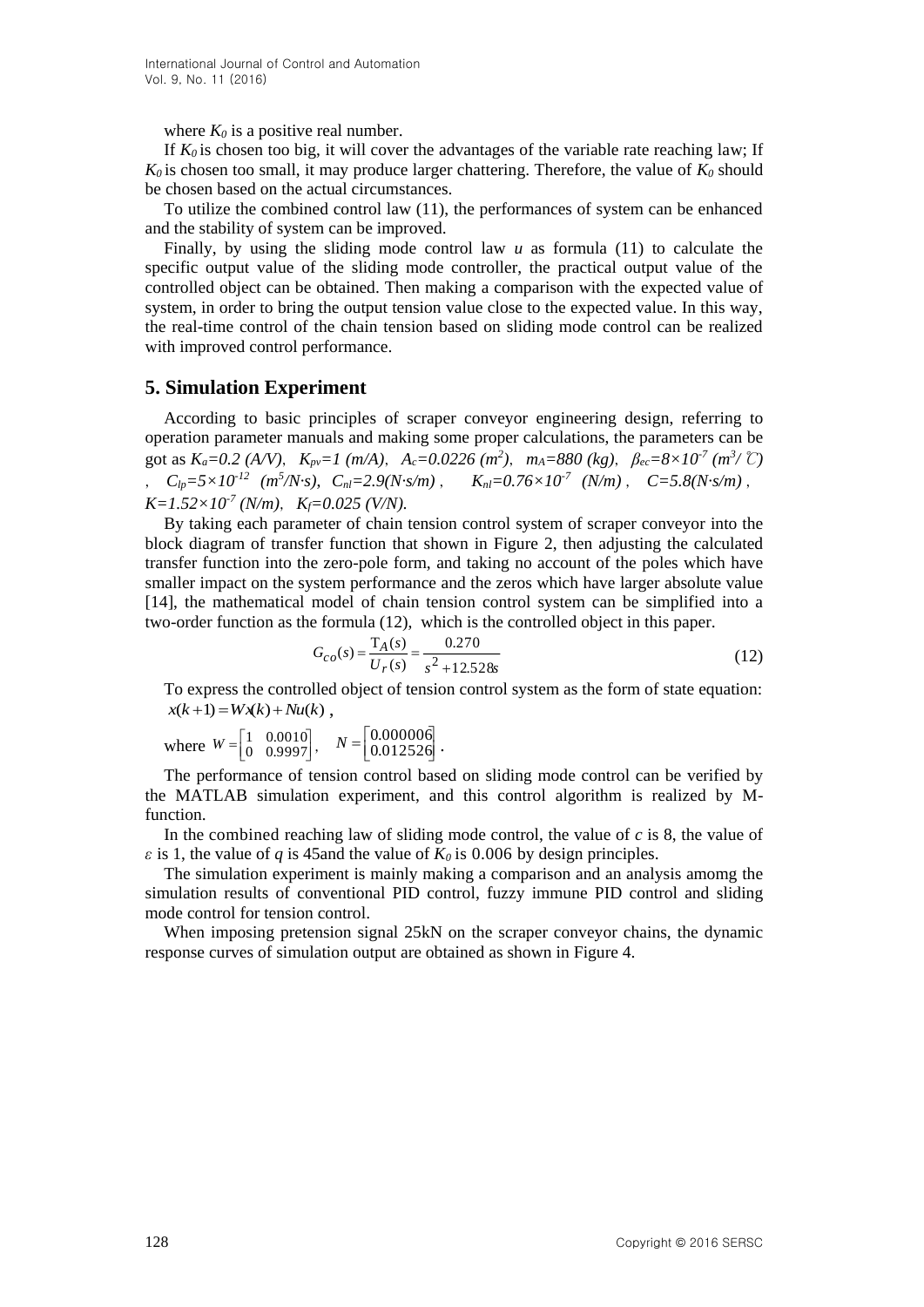

(b) Fuzzy Immune PID Control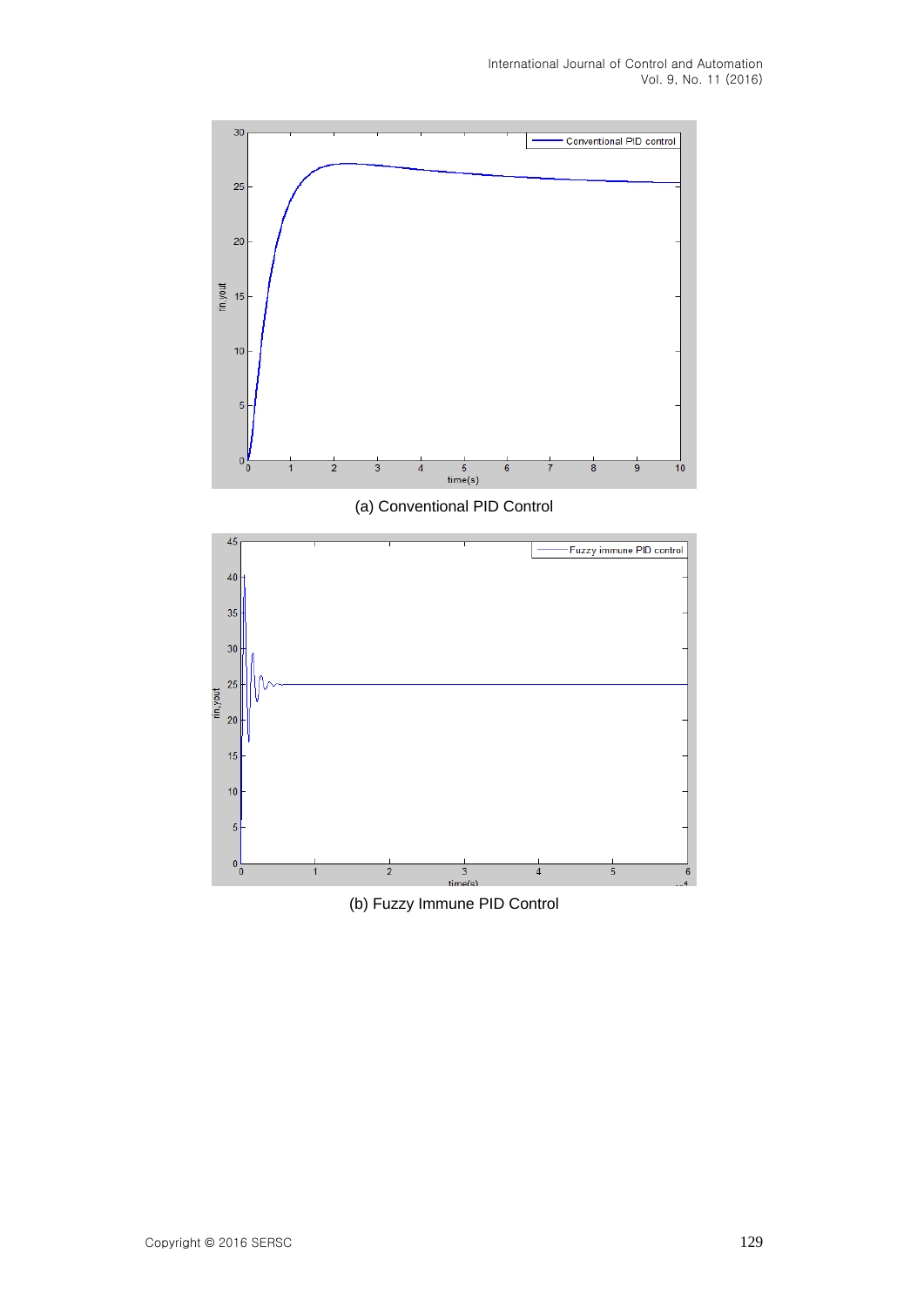

**Figure 4. Comparison of the Performances of Dynamic Step Response When Imposing 25kn Loads**

From Figure 4, when the tension control system suffers the pulse load, compared with conventional PID control, the response speed of fuzzy immune PID control is fast, but its overshoot is larger and there exists some oscillations.

At the same time, the sliding mode control has a smaller overshoot and a shorter adjusting time under the pulse load compared with conventional PID control. It is also obvious that the dynamic performances of sliding mode control for scraper conveyor chain tension are far superior and steadier than the fuzzy immune PID control. In a word, sliding mode control can get stable and rapid control results than conventional PID control and fuzzy immune PID control for chain tension control.

When the target value of scraper conveyor chain tension is constant, the controller must be able to keep the chain tension constant under the dynamic disturbance. When the target value of chain tension changes, for example, the pretension needs to be adjusted again if changing the placing length or other parameters, the controller should have an ability to make the chain tension change follow the target value. Therefore, the dynamic tracking performance of controller for the target value requires a consideration.

The dynamic tracking target values of chain tension are in accordance with two deferent signals. One is a square wave signal that has period of 4s and amplitude of 2, the other is a sine wave signal that has period of 2s and amplitude of 0.5.

When the target signal changes in pace with the above two signals, the dynamic tracking performances of conventional PID control, fuzzy immune PID control and sliding mode control are compared as shown in Figure 5, Figure 6 and Figure 7.

Figure 5 shows results of tracking response of conventional PID control for chain tension. Figure 6 shows results of fuzzy immune PID control. Figure 7 shows results of sliding mode control.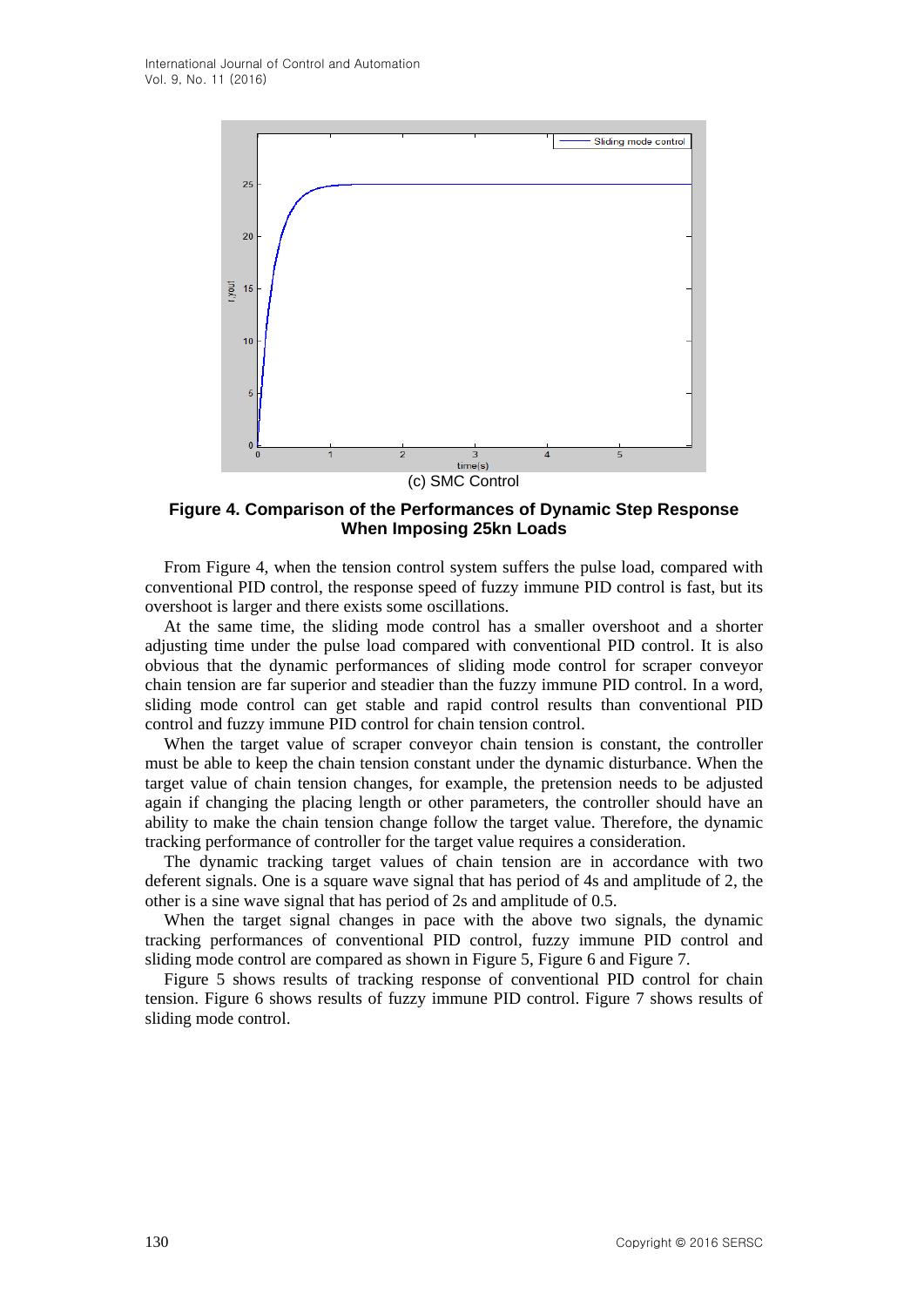

**Figure 5. Tracking Response of Conventional PID Control**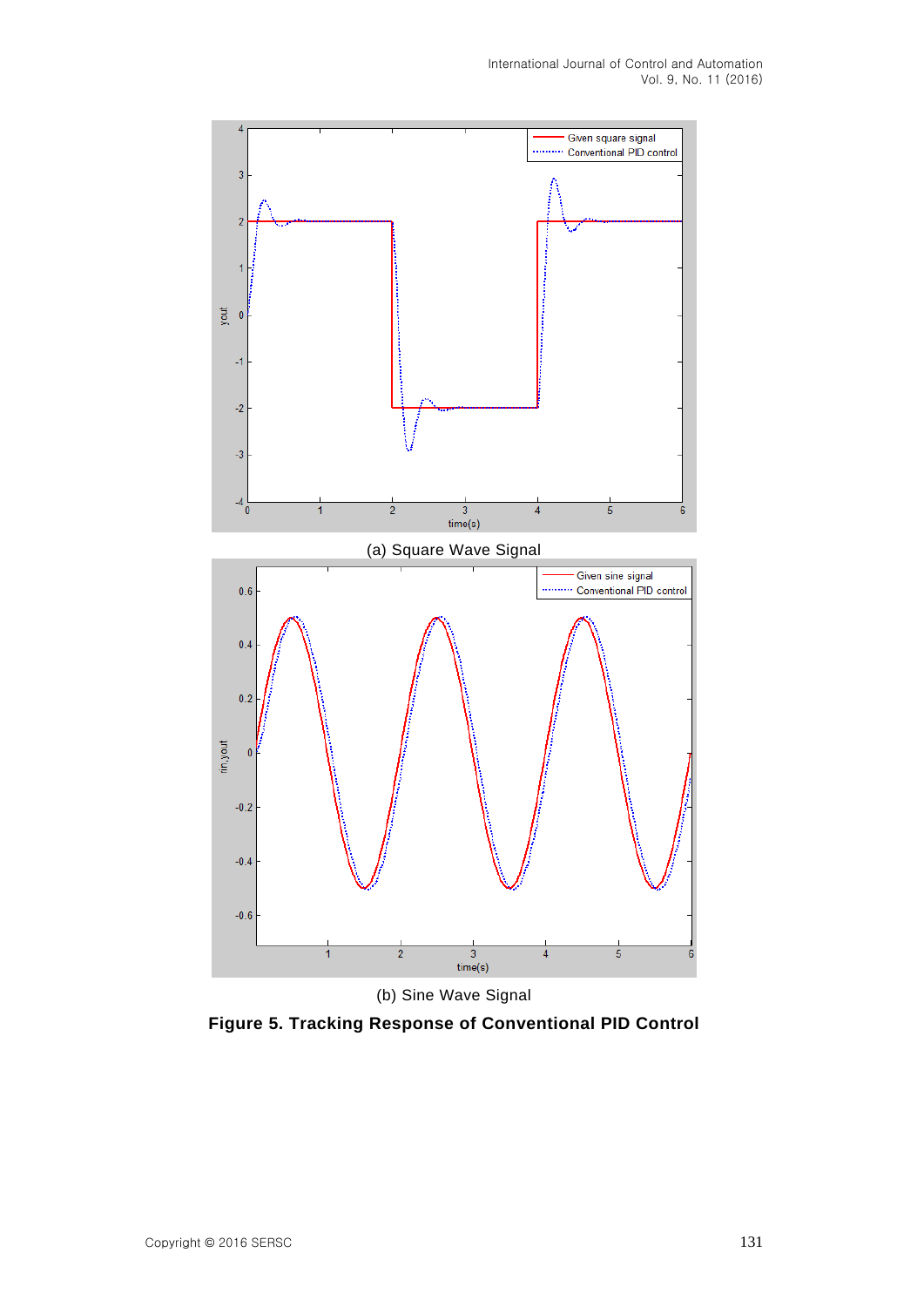

**Figure 6. Tracking Response of Fuzzy Immune PID Control**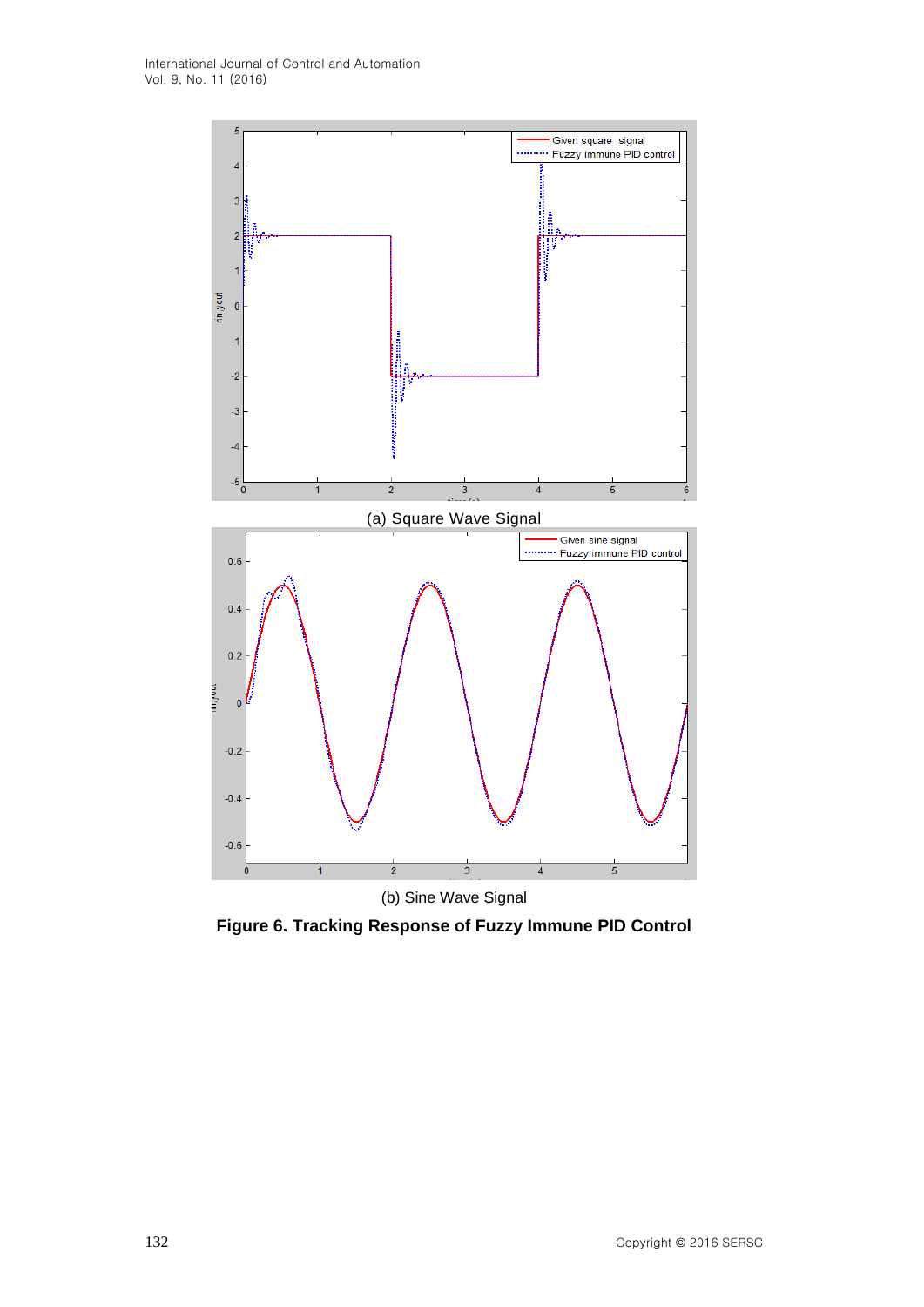

**Figure 7. Tracking Response of Siding Mode Control**

For the square wave signal, (a) of Figure 5 indicates that conventional PID control method has a large overshoot and oscillation in the rising edges and the fall edges of the square wave. From (a) of Figure 6, we can know that fuzzy immune PID control has shorter adjusting time to achieve desired value, but it also owns larger overshoot and oscillation in the rising edges and the fall edges of the square wave. However, (a) of Figure 7 shows that sliding mode control has no overshoot and no oscillation, it can realize better dynamic tracking performance for scraper conveyor chain tension control system.

For the sine wave signal, (b) of Figure 5 shows that dynamic tracking performance of conventional PID control method cannot be synchronized with the given sine wave signal. From (b) of Figure 6, it indicates that fuzzy immune PID control can achieve tracking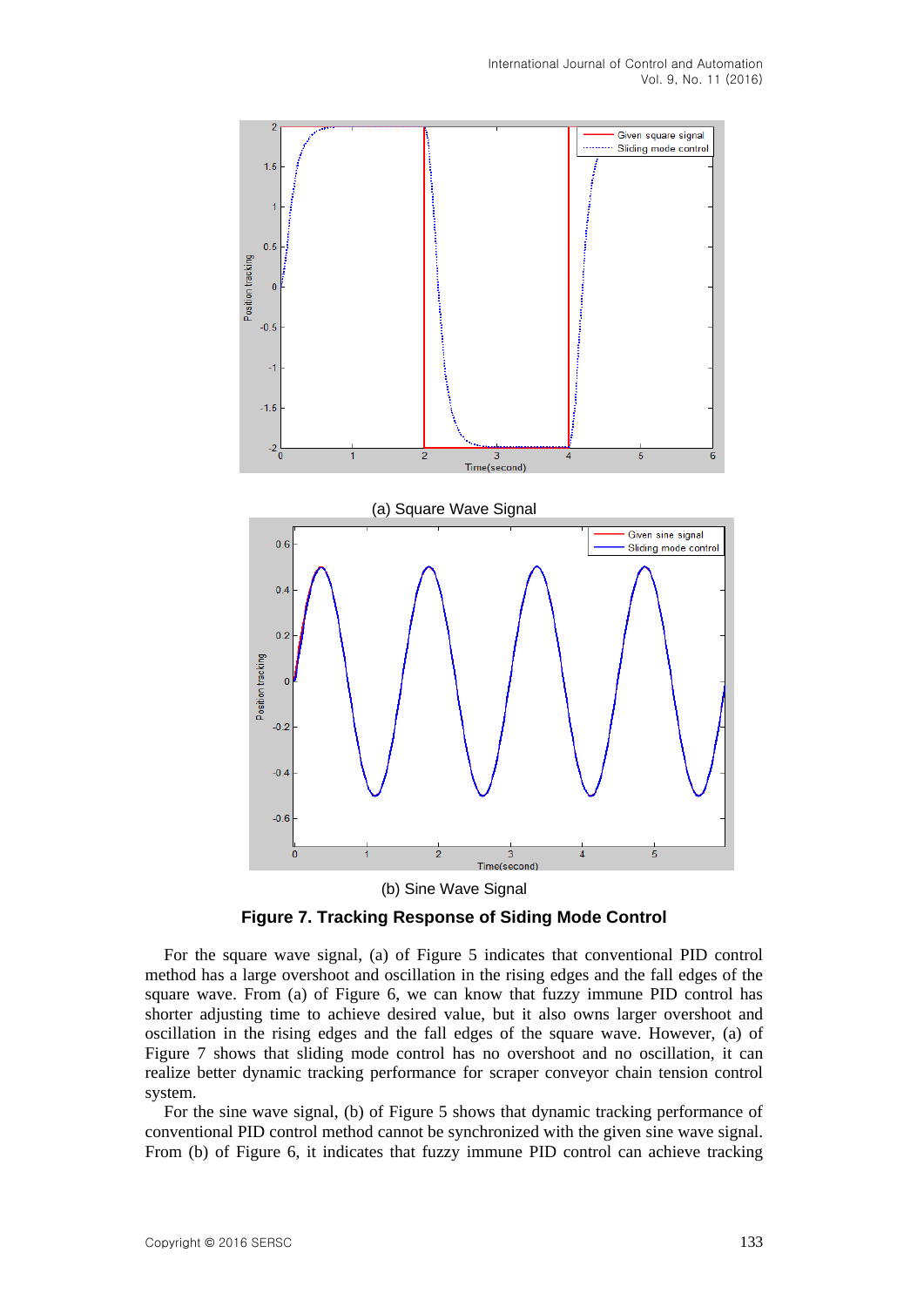most of signals compared with conventional PID control, but it cannot keep accordance with the given sine wave signal in the wave peak and wave valley. However, (b) of Figure 7 shows that the curve of sliding mode control nearly coincides with the given sine wave signal, performing that sliding mode control has a good dynamic tracking performance for scraper conveyor chain tension control system.

To sum up, no matter the chain tension target value of scraper conveyor is a fixed value, or expected chain tension value changes, adopting sliding mode control can realize improved dynamic tension control effects. The proposed control method for tension control has better dynamic characteristics of smaller overshoot, no oscillation and stronger robustness.

# **6. Summary**

In order to overcome various effects of stochastic, time-varying and nonlinear disturbance for the dynamic performances of scraper conveyor chain tension control system, the sliding mode control is proposed to solve the control problem of chain tension. This control method makes the system move along the prescriptive state trajectory in a certain characteristic, and combined reaching law can weaken the chattering of sliding mode control. The results of simulations show that, to utilize the method of sliding mode control can not only make the tension control system achieve the dynamic response with faster speed and higher precision, but also make the system has smaller overshoot, no oscillation and stronger robustness. In a word, the proposed method has a great value in the engineering applications of scraper conveyor chain tension control.

# **References**

- [1] C. Zhang, "Dynamic modeling of AFC sprocket transmission system and research of the chains fatigue reliability", Master thesis, China University of Mining and Technology, Beijing, **(2012)**.
- [2] F. Yan, "The study on the AFC's chain tension detection control simulate system", Master thesis. Guizhou University, Guiyang, **(2009)**.
- [3] J. Liu, "The Mechanical Study of Scraper", Master thesis. Liaoning Technical University, Liaoning, **(2005)**.
- [4] F. Xie and Y. Hou, "Fuzzy-immune control strategy of a hydro-viscous soft start device of a belt conveyor", J. Coal Mine Machinery, **(2009)**.
- [5] L. Dong, "Tension control system of scraper conveyor based on Kalman filter", J. Computer Engineering & Science, **(2013)**.
- [6] Y. Wang and Z. Wei, "Application study of fuzzy adaptive PID technology in scraper conveyor chain tension control", J. Coal Mine Machinery, **(2012)**.
- [7] W. Perruquetti and J.P. Barbot, "Sliding mode control in engineering", Marel Dekker Inc, New York, **(2002)**.
- [8] J. Liu and F. Sun, "Research and development on theory and algorthm of sliding mode control", J. Control Theory & Applications, **(2007)**.
- [9] W. Li, M. Jun and J. Li, "Research on pretension regulating system in scraper conveyor", J. Mining and Processing Equipment, **(2009)**.
- [10] J. Mao, D. Zhang and J.-G. Shi, "Simulation research of tension automatic control system of scraper conveyer", J. Journal of System Simulation, **(2008)**.
- [11] J. Liu, "MATLAB simulation for sliding mode control", Tsinghua University Press, Beijing, **(2005)**.
- [12] Q. Lv, D. Wang and F. Liu, "Discrete-time sliding mode variable structure control based on nonlinear exponential reaching law", J. Journal of Projectiles, **(2012)**.
- [13] J. Zhou and H. Jiang, "General variable rate reaching law of discrete-time variable structure control systems", J. Electric Machines and Control, **(2005)**.
- [14] G. Obinata and D.Q. Brain, "Model reduction for control system design", Springer, Berlin, **(2001)**.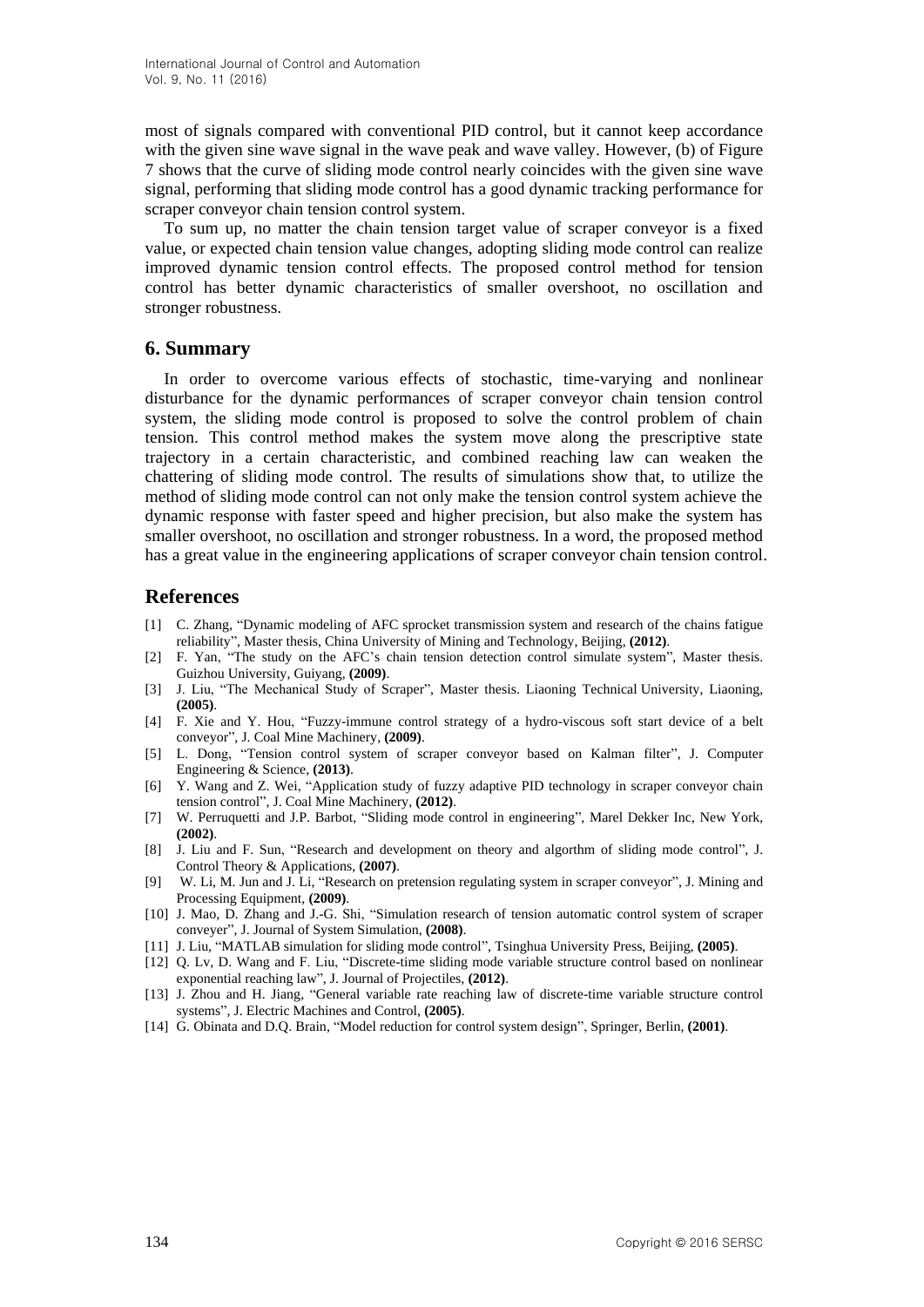# **Authors**



**Shangfu Gong**, he is a professor in Xi`an University of Science and Technology, the main research direction is intelligent monitoring and control system, senior member of Chinese computer institute: 10848S.



**Na Yang**, she master in Xi`an University of Science, main research direction is intelligent monitoring and control system.